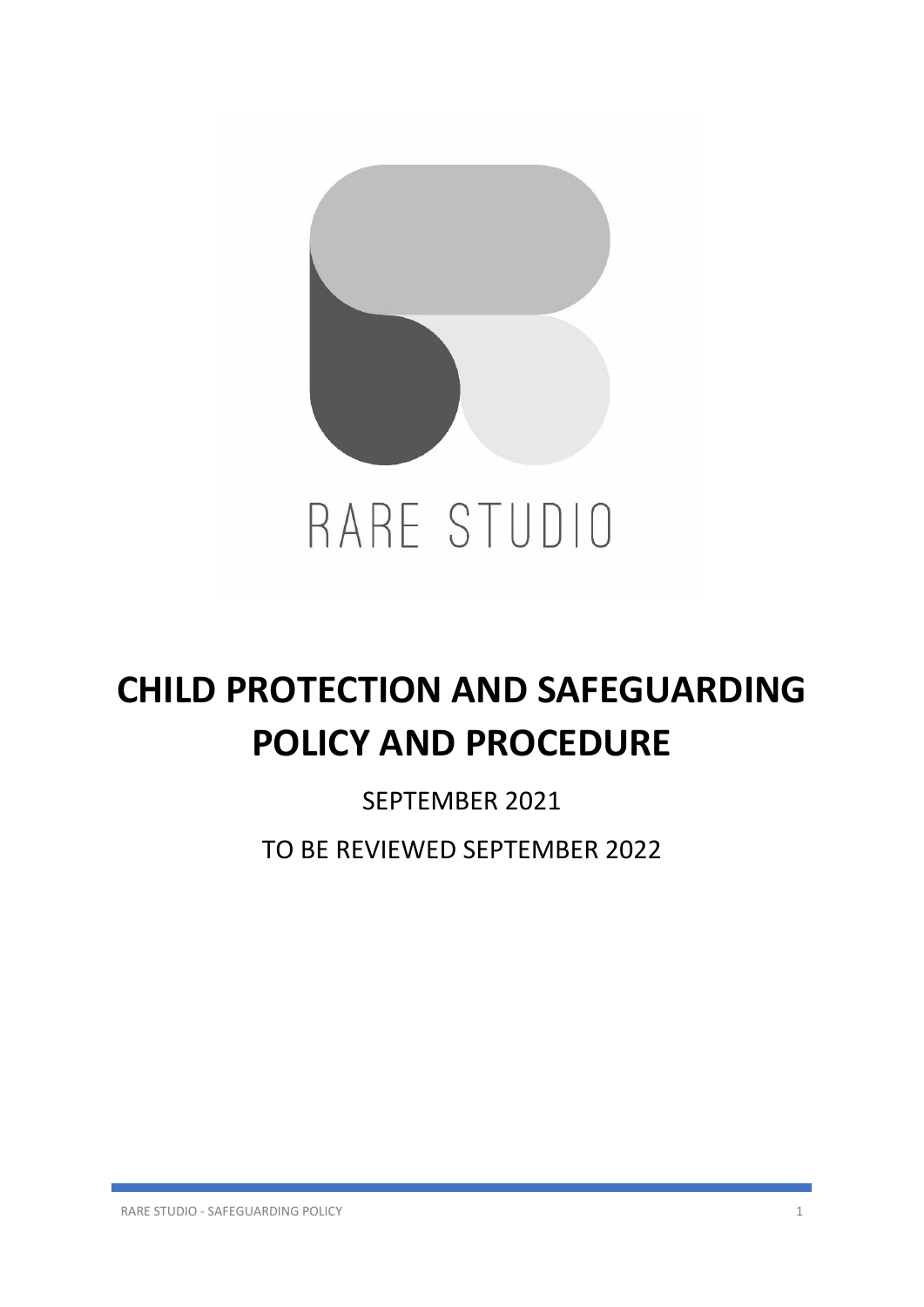#### **Covid-19 Measures**

Rare Studio in alignment with Broadgreen International School is committed to following all government guidance throughout the Covid-19 pandemic and will also be taking our own measures to keep our students and staff safe.

As guidance is ever evolving some of the measures we will be taking include:-

- Temperature checks upon entering the building will remain In place until further notice
- Detailed guidance for all students and staff on how to stay safe and keep others safe
- Ensuring those with symptoms of Covid-19 understand that they should not attend college under any circumstances –
- Hygiene protocols and distancing/directional signage around centers which all students and staff will be asked to adhere to.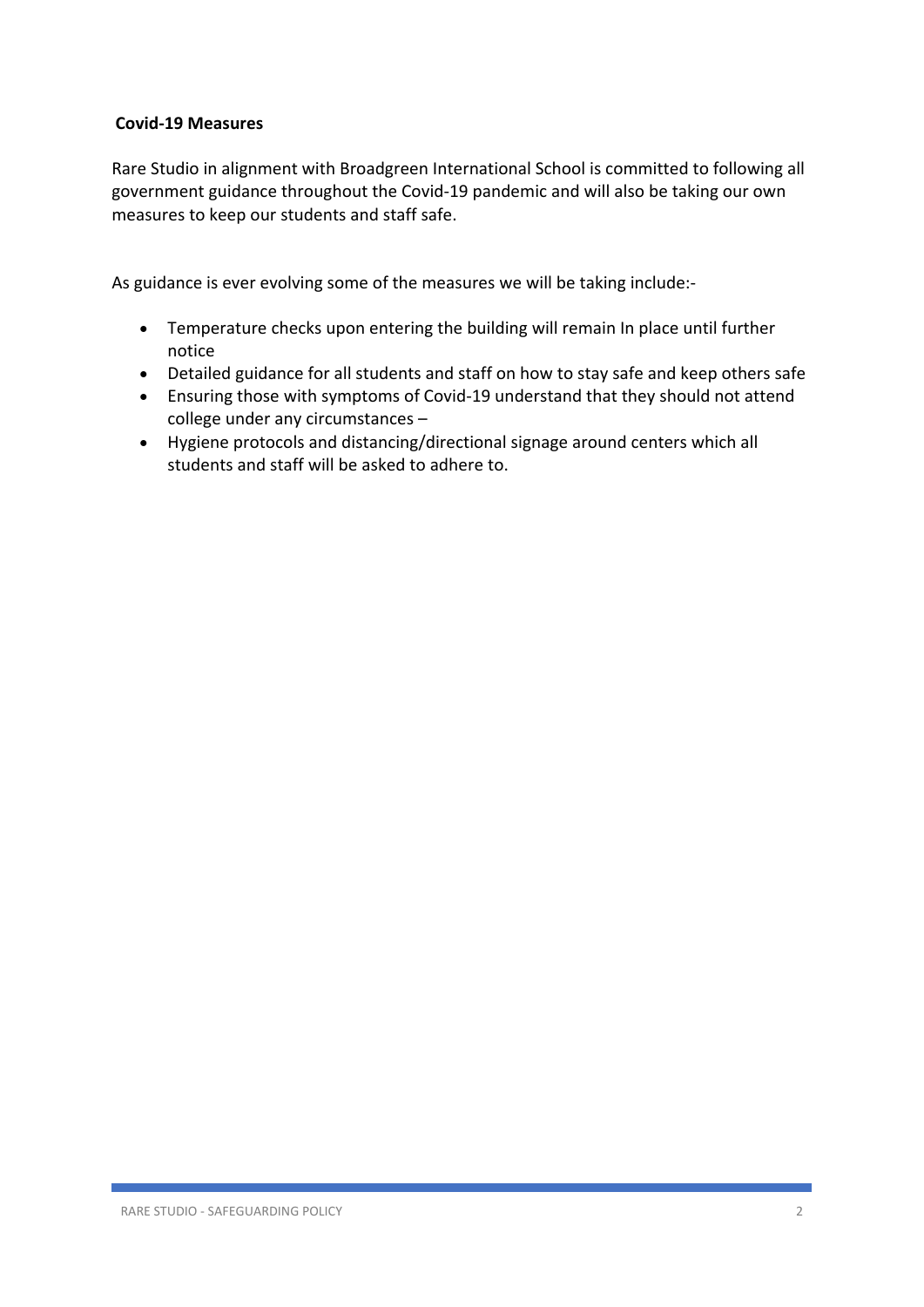| Role/organisation                                       | Name                                                        | Contact details                                   |
|---------------------------------------------------------|-------------------------------------------------------------|---------------------------------------------------|
| Designated<br>safeguarding officer<br>(DSL) Rare Studio | <b>Michelle</b><br>Gerrard                                  | 07860553039<br>mgerrard@rarestudioliverpool.co.uk |
| Deputy DSL Rare<br><b>Studio</b>                        | Lindsay<br>Inglesby                                         | lindsay@rarestudioliverpool.co.uk                 |
| <b>LEA</b>                                              | <b>Phil Cooper</b><br><b>Head of School</b><br>Improvements | 079219420921<br>Phil.Cooper@si.liverpool.gov.uk   |
| <b>Pauline Trubshaw</b>                                 | <b>LADO</b>                                                 | 01512330846<br>pauline.trubshaw@liverpool.gov.uk  |
| Channel helpline                                        |                                                             | 020 7340 7264                                     |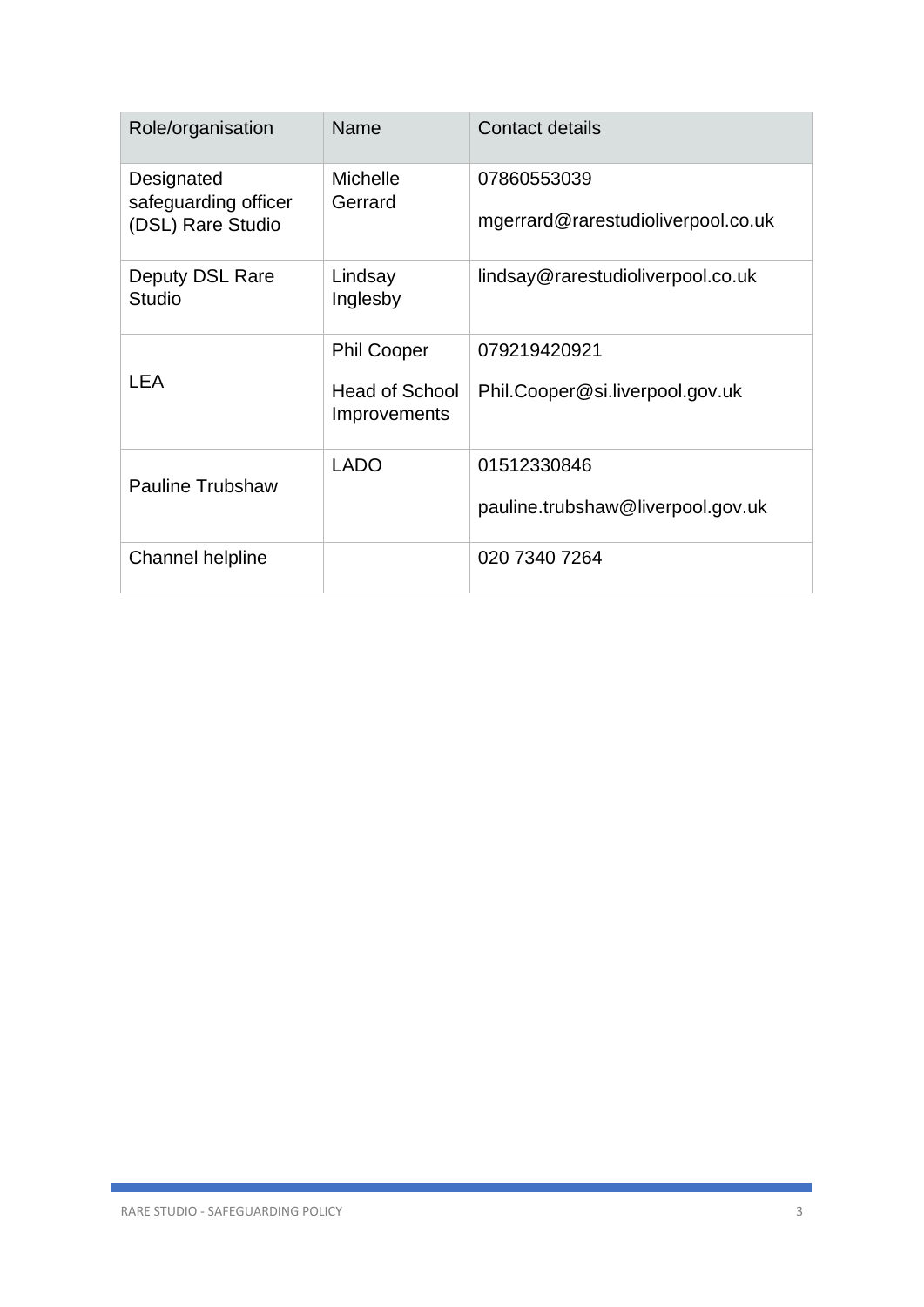## **CHILD PROTECTION AND SAFEGUARDING POLICY AND PROCEDURE**

#### **Introduction**

Rare Studio is committed to safeguarding children and promoting children's welfare and expects all staff, volunteers and visitors to share this commitment and maintain a vigilant and safe environment. Everyone has a responsibility to act without delay to protect children by reporting anything that might suggest a child is being abused or neglected. It is our willingness to work safely and challenge inappropriate behaviours that underpins this commitment. Rare Studio seeks to work in partnership with families and other agencies to improve the outcomes for children who are vulnerable or in need.

#### **Safeguarding Policy**

Rare Studio, its staff and its volunteers, are committed to ensuring safe environments for children and young people and believe that it is always unacceptable for a child or young person to experience abuse of any kind. We recognise our responsibility to safeguard the welfare of all children and young people, by a commitment to recommend best practice which protects them.

This policy applies to our paid staff, volunteers, students or anyone working on behalf of the school.

We recognise that:

- the welfare of the child/young person is paramount
- all children, regardless of age, disability, gender, racial heritage, religious belief, sexual orientation or identity, have the right to equal protection from all types of harm or abuse
- working in partnership with children, young people, their parents, carers and other agencies is essential in promoting young people's welfare
- staff should work in accordance with Keeping Children Safe in Education (DfE 2020) and maintain an attitude of "it could happen here" where safeguarding is concerned

#### **The Purpose and Aims of the Policy**

- To provide protection for the children and young people who attend our school
- To ensure school takes appropriate action, in a timely manner, to safeguard and promote the welfare of all children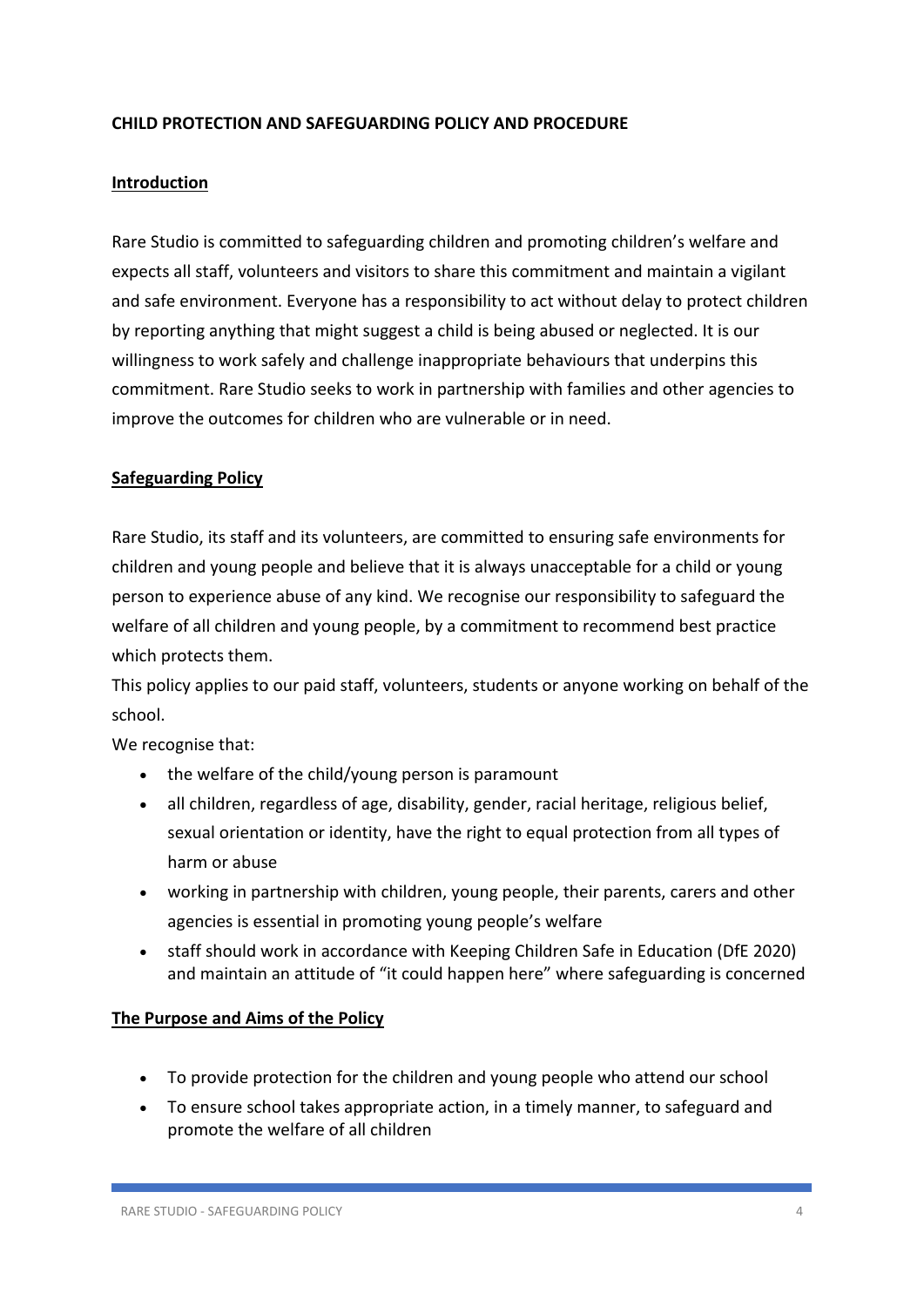• To provide staff and volunteers with guidance on procedures they should adopt in the event that they suspect a child or young person may be experiencing, or be at risk of harm

We will seek to safeguard children and young people by:

- valuing them, listening to and respecting them
- adopting child protection guidelines through procedures and safe working practice for staff and volunteers
- recruiting staff and volunteers safely, ensuring all necessary checks are made
- sharing information about child protection and safe working practice with children, parents, staff and volunteers
- sharing information about concerns with agencies who need to know, and involving parents and children appropriately
- providing effective management for staff and volunteers through supervision, support and training

The School will review this policy annually, or sooner in light of any changes in legislation or guidance.

All changes will be communicated to all stakeholders with immediate effect.

All the teachers are DBS checked, are fully insured and complete Child Protection and Safeguarding Training.

A number of staff within the organisation are also First Aid trained.

# **Legislation**

KEEPING CHILDREN SAFE IN EDUCATION (DfE, 2021)

Schools and colleges must have regard for the DfE statutory guidance 'Keeping Children Safe in Education (DfE 2020). This policy should be read alongside the following document:

[Statutory guidance overview: Keeping children safe in education -](https://www.gov.uk/government/publications/keeping-children-safe-in-education--2) GOV.UK (www.gov.uk)

# **All staff must read and understand at least part 1 and Annexe A of this document.**

Section 42 and 43 remind staff of the processes for reporting concerns, which should go directly to the Designated Safeguarding Lead to be actioned appropriately.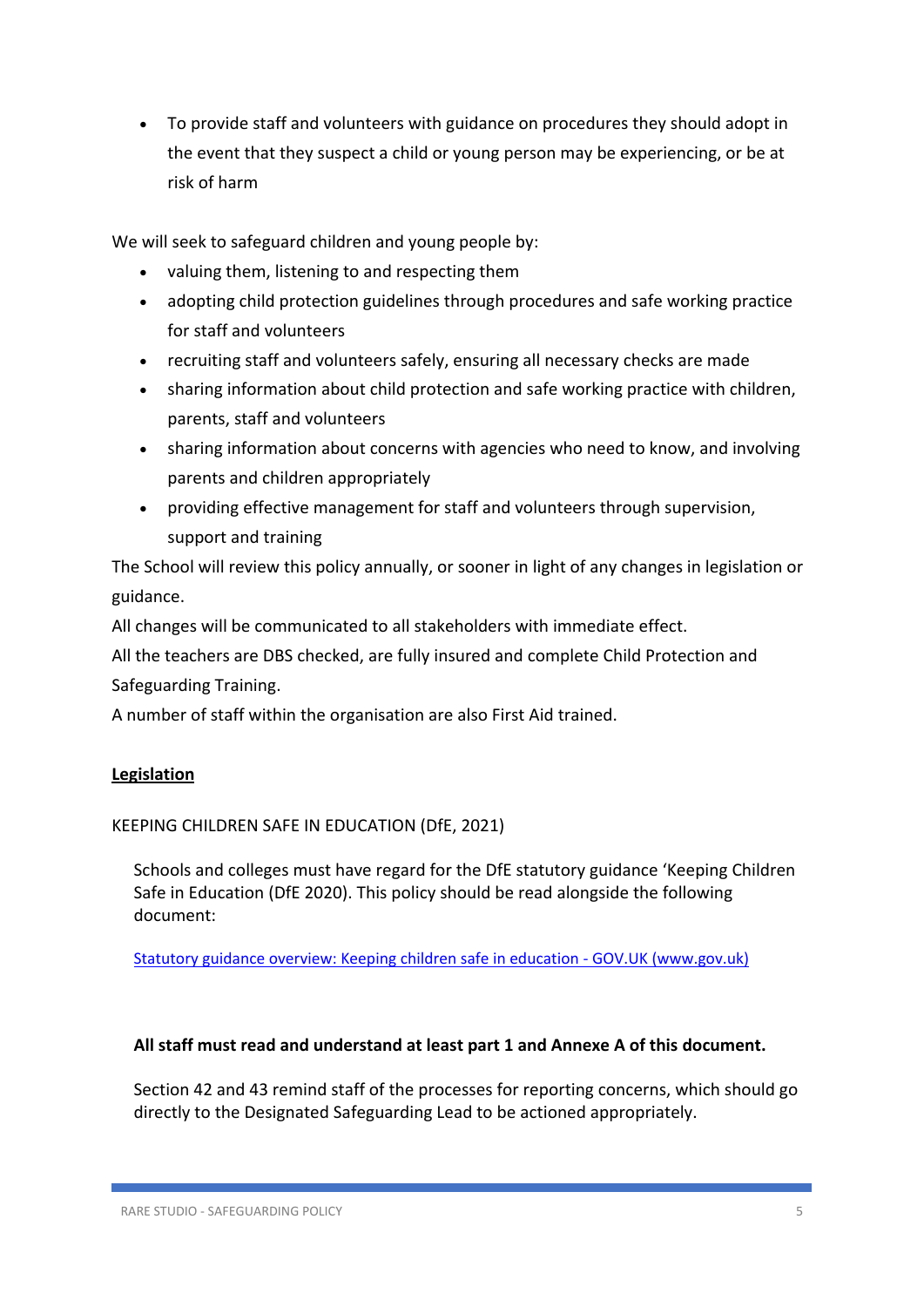Whilst Annexe A is thorough and detailed, Rare Studio specifically direct staff to guidance surrounding County Lines, which staff may be less familiar with. This concerns the exporting and trafficking of illegal drugs and any students being exploited for this purpose. Further details are advised in:

[https://assets.publishing.service.gov.uk/government/uploads/system/uploads/attachme](https://assets.publishing.service.gov.uk/government/uploads/system/uploads/attachment_data/file/863323/HOCountyLinesGuidance_-_Sept2018.pdf) nt\_data/file/863323/HOCountyLinesGuidance - Sept2018.pdf

#### WORKING TOGETHER TO SAFEGUARD CHILDREN (DfE, 2018)

This document states 'Protecting children from harm and promoting their welfare depends upon a shared responsibility and effective joint working between different agencies'. It also states 'Everyone who works with children has a responsibility for keeping them safe. No single practitioner can have a full picture of a child's needs and circumstances and, if children and families are to receive the right help at the right time, everyone who comes into contact with them has a role to play in identifying concerns, sharing information and taking prompt action.'

In addition, it states 'Providing early help is more effective in promoting the welfare of children than reacting later. Early Help means providing support as soon as a problem emerges, at any point in a child's life, from the foundation years through to the teenage years.'

Rare Studio understands its responsibility to engage with other professionals, including Early Help Assessments when a child's needs according to the Liverpool Children's Safeguarding Partnership, Responding to Need and Level of Needs framework sit below the requirement for a statutory assessment. Further guidance is available for staff in the document below:

[https://assets.publishing.service.gov.uk/government/uploads/system/uploads/attachme](https://assets.publishing.service.gov.uk/government/uploads/system/uploads/attachment_data/file/942454/Working_together_to_safeguard_children_inter_agency_guidance.pdf) [nt\\_data/file/942454/Working\\_together\\_to\\_safeguard\\_children\\_inter\\_agency\\_guidance.](https://assets.publishing.service.gov.uk/government/uploads/system/uploads/attachment_data/file/942454/Working_together_to_safeguard_children_inter_agency_guidance.pdf) [pdf](https://assets.publishing.service.gov.uk/government/uploads/system/uploads/attachment_data/file/942454/Working_together_to_safeguard_children_inter_agency_guidance.pdf)

# CHILDREN ACT 1989

A 'child in need' is defined under the Children Act 1989 as a child who is unlikely to achieve or maintain a satisfactory level of health or development, or their health and development will be significantly impaired, without the provision of services; or a child who is disabled. A social worker will lead and co-ordinate any assessment under section 17 of the Children Act 1989.

Under section 47 of the Children Act 1989, local authorities have a duty to make enquiries if they have reasonable cause to suspect that a child is suffering, or is likely to suffer, significant harm, to enable them to decide whether they should take any action to safeguard and promote the child's welfare. There may be a need for immediate protection whilst the assessment is carried out.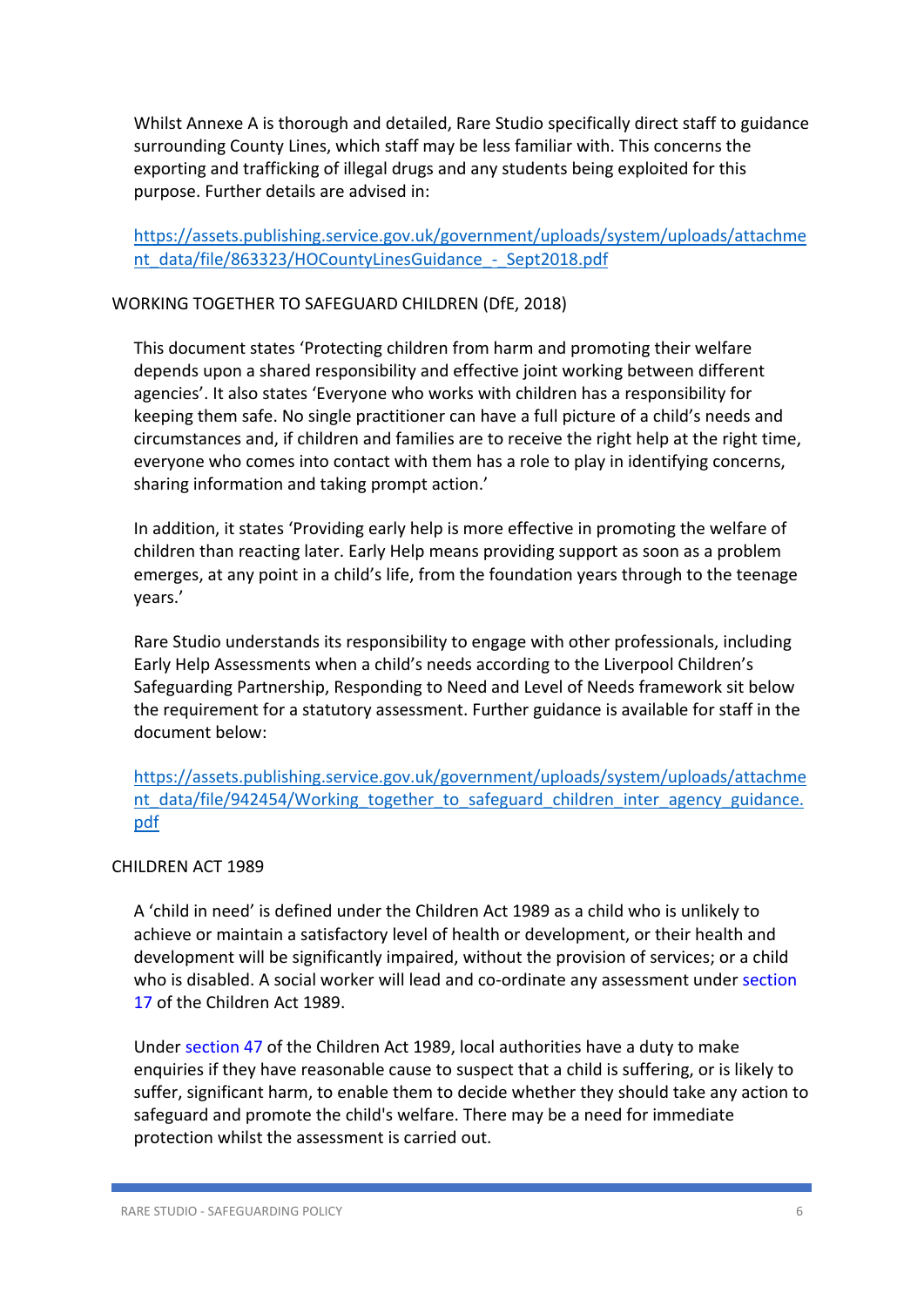Link:<https://www.legislation.gov.uk/ukpga/1989/41/contents>

#### EDUCATION ACT 2002

Section 175 of the Education Act 2002 places a duty on local authorities (in relation to their education functions, and governing bodies of maintained schools and further education institutions, which include sixth-form colleges) to exercise their functions with a view to safeguarding and promoting the welfare of children who are pupils at a school, or who are students under 18 years of age attending further education institutions. The same duty applies to independent schools (which include Academies and free schools) by virtue of regulations made under section 157 of the same Act.)

Link:<https://www.legislation.gov.uk/ukpga/2002/32/contents>

# THE COUNTER-TERRORISM AND SECURITY ACT, 2015

The Counter-Terrorism and Security Act 2015 places a duty upon local authorities and educational providers to 'have due regard to the need to prevent people from being drawn into terrorism'

Link:<https://www.legislation.gov.uk/ukpga/2015/6/contents/enacted>

# THE PREVENT DUTY, 2015

This statutory guidance for schools and child care providers summarises the requirements in terms of four general themes: risk assessment, working in partnership, staff training and IT policies. Rare Studio will ensure that staff are aware of the indicators of extremism and radicalisation and know how to respond in keeping with Local and national guidance. Staff will use their judgement in identifying children who might be at risk of radicalisation and act proportionately which may include making a referral to the Channel programme. Equally children will be made aware of the risks and support available to them. We will ensure that children are safe from terrorist and extremist material when accessing the internet in schools.

#### Link:

[https://assets.publishing.service.gov.uk/government/uploads/system/uploads/attachme](https://assets.publishing.service.gov.uk/government/uploads/system/uploads/attachment_data/file/439598/prevent-duty-departmental-advice-v6.pdf) [nt\\_data/file/439598/prevent-duty-departmental-advice-v6.pdf](https://assets.publishing.service.gov.uk/government/uploads/system/uploads/attachment_data/file/439598/prevent-duty-departmental-advice-v6.pdf)

The Government has developed an 'educate against hate' website providing information and resources for schools and parents to support them to recognise and address extremism and radicalisation in young people:

[https://educateagainsthate.com](https://educateagainsthate.com/)

#### FEMALE GENITAL MUTILATION ACT, 2003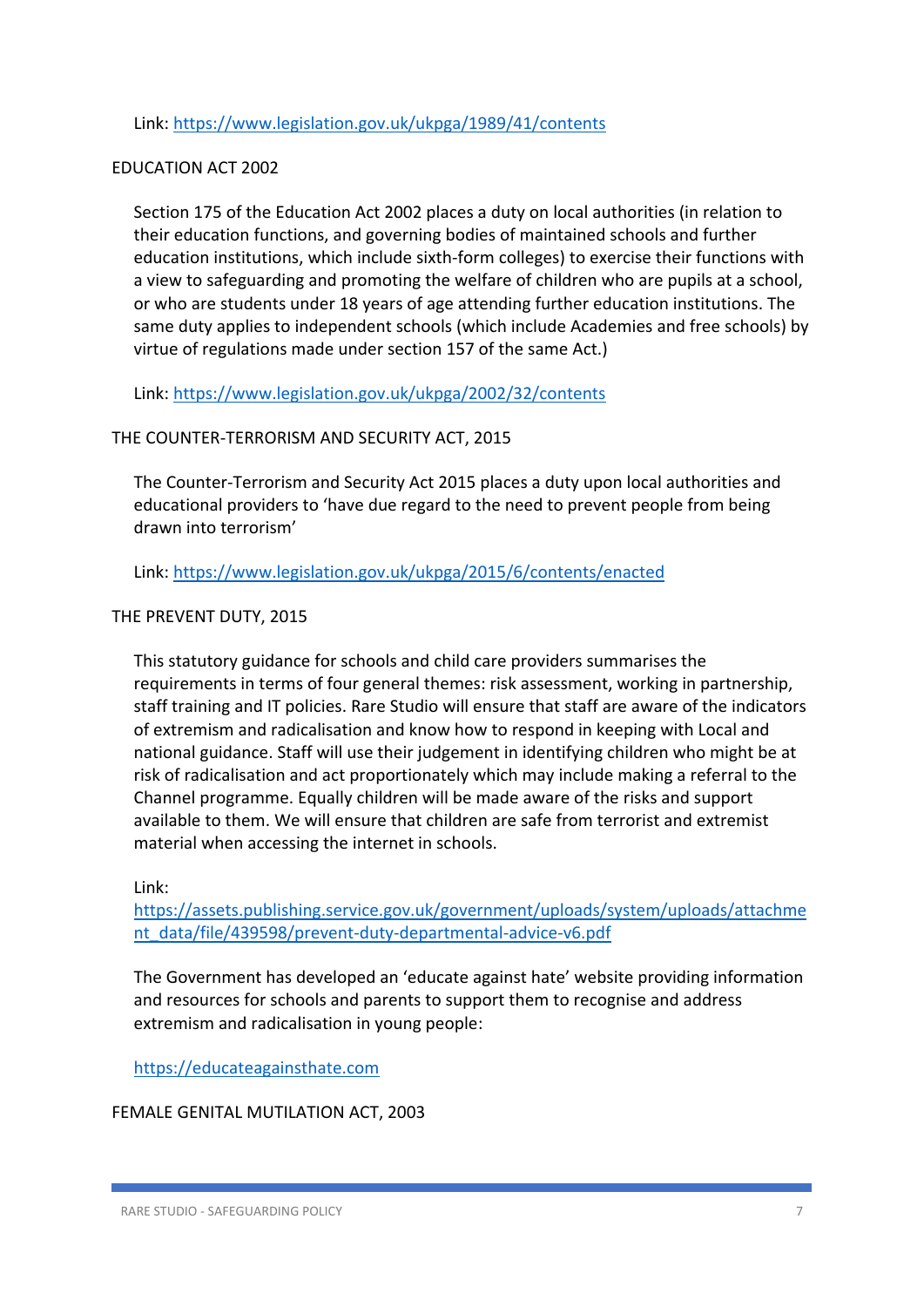'Section 5B of the Female Genital Mutilation Act 2003 (as inserted by section 74 of the Serious Crime Act 2015) places a statutory duty upon teachers along with regulated health and social care professionals in England and Wales, to report to the police where they discover (either through disclosure by the victim or visual evidence) that FGM appears to have been carried out on a girl under 18. Those failing to report such cases will face disciplinary sanctions. Teachers are unlikely to see visual evidence, and they should not be examining pupils, but the same definition of what is meant by "to discover that an act of FGM appears to have been carried out" is used for all professionals to whom this mandatory reporting duty applies.

Information on when and how to make a report can be found athttps://www.gov.uk/government/publications/mandatory-reporting-of-female-genitalmutilation- procedural-information

This legislation is reinforced in the Children Act 1989 (Amendment) (Female Genital Mutilation) Act 2019, Section 1:

#### <https://www.legislation.gov.uk/ukpga/2019/10/contents>

Teachers must personally report to the police cases where they discover that an act of FGM appears to have been carried out. Unless the teacher has a good reason not to, they should also still consider and discuss any such case with the school or college's designated safeguarding lead and involve children's social care as appropriate. The duty does not apply in relation to at risk or suspected cases (i.e. where the teacher does not discover that an act of FGM appears to have been carried out, either through disclosure by the victim or visual evidence) or in cases where the woman is 18 or over. In these cases, teachers should follow local safeguarding procedures.' DFE 2018

The school will also consult the government guidance Multi-agency statutory guidance on female genital mutilation (revised 2016). In addition, the school recognises the important role schools has in safeguarding children from Forced Marriage. (The Forced Marriage Unit has published Multi-agency guidelines, with pages 32-36 focusing on the role of schools and colleges. School and college staff can contact the Forced Marriage Unit if they need advice or information. Contact: 020 7008 0151 or email: fmu@fco.gov.uk.

#### THE TEACHING STANDARDS (DfE, 2013)

Teachers should maintain high standards of ethics and behaviour, within and outside school, including:

• Treating pupils with dignity, building relationships rooted in mutual respect, and at all times observing proper boundaries appropriate to a teacher's professional position

• Having regard for the need to safeguard pupils' well-being, in accordance with statutory provisions

• Showing tolerance of and respect for the rights of others'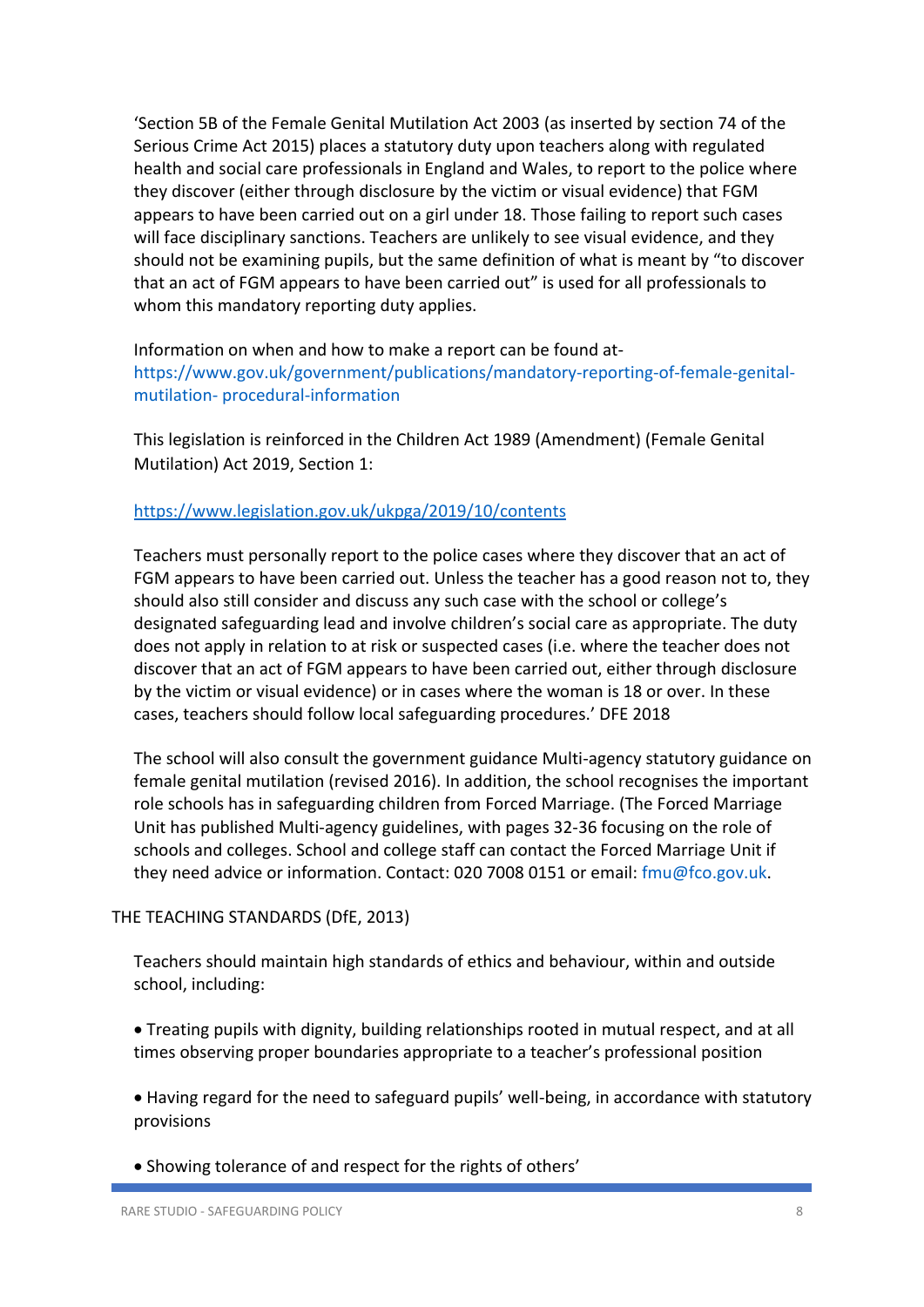#### SEXUAL OFFENCES ACT, 2003

This act makes it clear that all members of staff are in a position of trust and would therefore be committing a criminal offence to have a sexual relationship with a young person below the age of 18, even if that pupil is over the age of consent. In addition, it would be a breach of trust to have a relationship with any school student over the age of 18.

# **The school will also take account of additional DFE guidance including:**

CSE Definition and a guidance for practitioners... (DFE, 2017)

Information sharing: Advice for practitioners providing safeguarding services (HMG 2018) Sexual violence and sexual harassment between children in schools and colleges (DFE, 2018) Criminal Exploitation of Children and vulnerable adults; County lines guidance DFE, 2017 Working Together to Safeguard Children (DFE, 2018)

What to do if you are worried a child is being abused 2015- Advice for practitioners DFE 2015

The Prevent Duty - Departmental advice for schools and childcare providers DFE 2015 How social media is used to encourage travel to Syria and Iraq (DFE Briefing note for schools 2015) Disqualification under the Childcare Act 2006

Disqualification by association. (KCSiE 2019, paragraph 116)

The Ofsted School Inspection Handbook and Inspecting safeguarding in early years, education and skills

Other DFE statutory guidance including: attendance and children who go missing from home or care which is found here https://www.gov.uk/topic/schools-colleges-childrensservices/safeguarding- children

# **Roles and Responsibilities**

Designated Safeguarding Lead (DSL) – Ms M Gerrard :-

The Designated Safeguarding Lead will ensure the safeguarding policy is reviewed annually, that all staff have completed the appropriate level of safeguarding training for their role, and is the key point of contact for all staff concerning and safeguarding issues they may have.

Key Responsibilities:

- Manage referrals making referrals and supporting staff who make referrals
- Work with others liaise internally with staff, volunteers and families and externally with partners and agencies as required.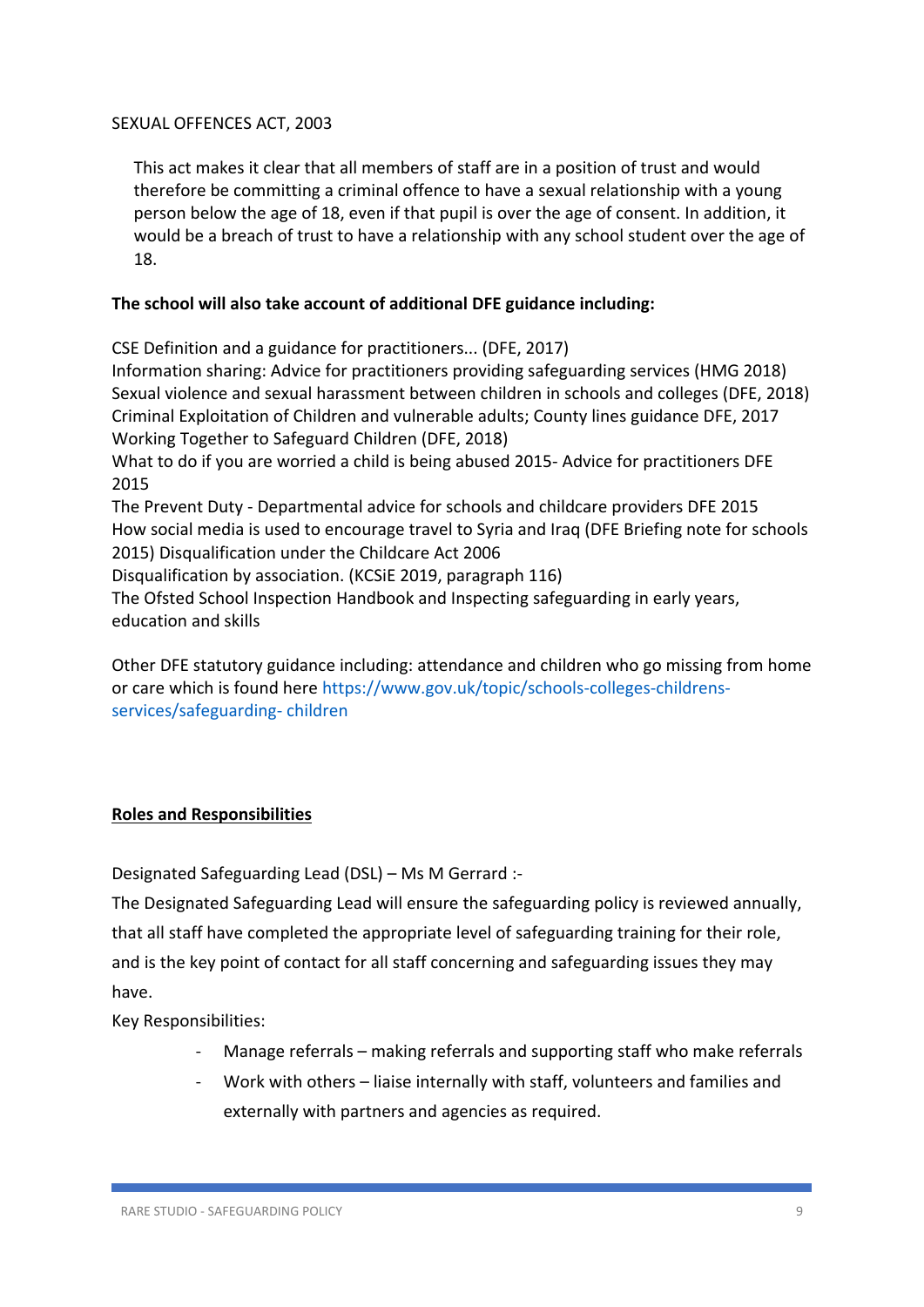- Ensure sufficient training – undergo appropriate training as the DSL and ensure all staff and volunteers are appropriately trained in line with prevailing legislation.

Responsibilities of all members of staff:-

All members of staff will complete the training requested by the Designated Safeguarding Lead, and become familiar with the procedures for identifying and processing referrals. However, where a child is in immediate need, to protect the child, the police/medical assistance should be called on 999.

Procedures for reporting Child Protection or Welfare Concerns:

All concerns should be reported without delay directly to the Designated Safeguarding Lead, Designated Safeguarding Deputies, Principal or any member of Rare Studio Team. This should be followed by a written account of the concerns completed on Rare Studio 's Child Protection/Child Welfare Incident Form.

Consideration will need to be given to immediately protecting the child and contacting the police or ringing an ambulance if the child is injured.

The Designated Safeguarding Lead or Deputy Designated Safeguarding Lead will take immediate action delay and will make a referral to children's services by telephone if a child is believed to be suffering or likely to suffer significant harm. This referral will always be followed up in writing.

**Liverpool Carelinehub** 0151 233 3700 **Knowsley MASH** 0151 443 2600 **Wirral Integrated Front Door** 0151 606 2008 (Out of hours 0151 677 6557) **Halton Social Care Contact Centre** 0151 907 8305 (Out of hours 0345 050 0148) **St Helens Contact Centre** 01744 676 600 **Sefton** 0345 140 0845 (Out of hours 0151 934 3555) **Wigan Duty Team** 01942 828300

The Designated Safeguarding Lead or Deputy Designated Safeguarding Lead will follow the LSCB and Local Authority multi-agency procedures and consider the child's needs alongside the LSCB's Levels of Needs/Responding to Needs Framework (Threshold document) and consider whether an early help assessment (level 2 and 3) or referral to children's services is needed (at level 4).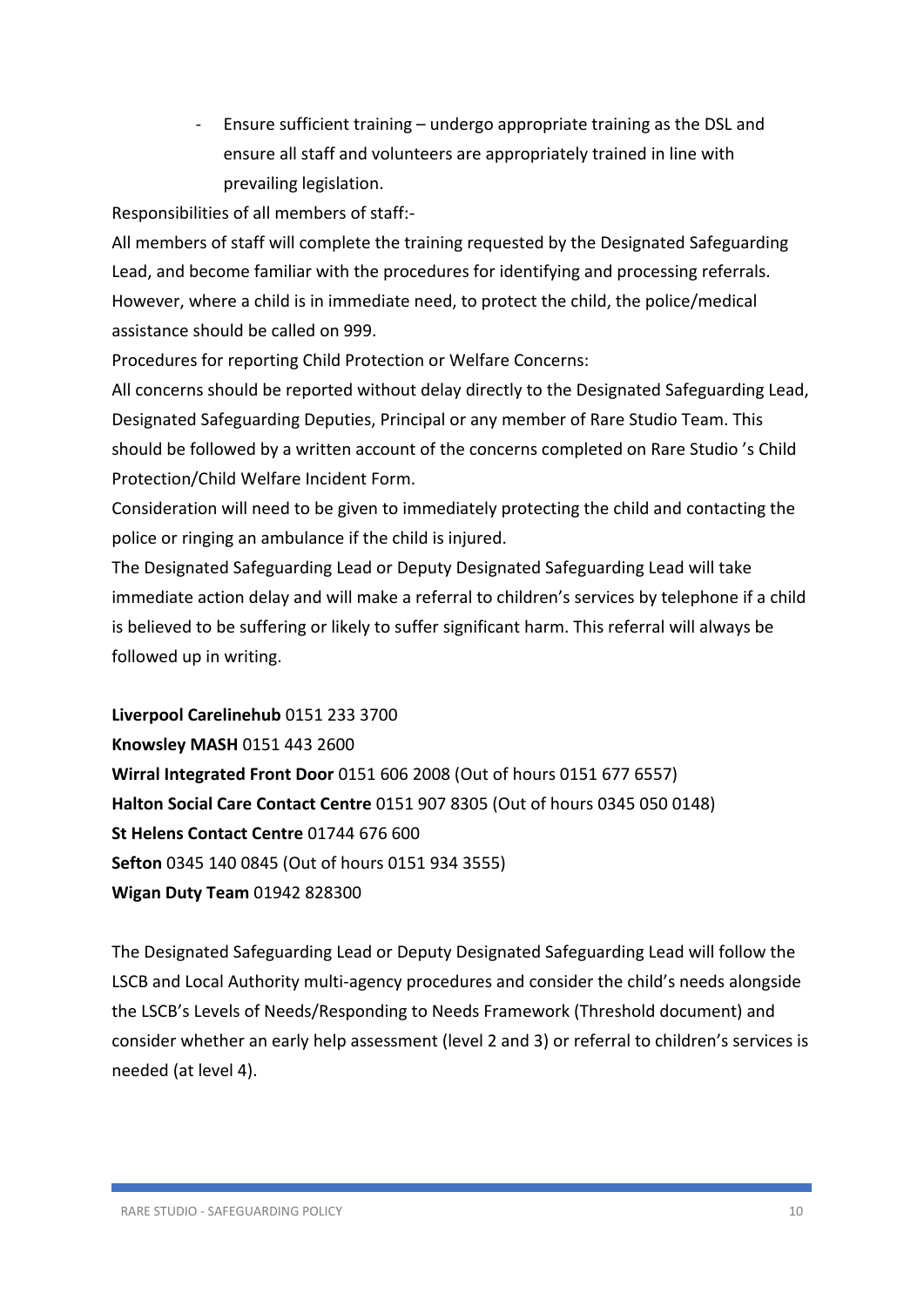Concerns about a child should always lead to help for a child. Rare Studio may need to escalate its concerns with Children's Services to ensure a referral is accepted or work with other agencies to ensure an Early Help Assessment is completed. Rare Studio will always seek to follow the Local Safeguarding Children Board procedures which can be found on their website:

| Http://liverpoolscb.proceduresonline.com/                                     |
|-------------------------------------------------------------------------------|
| https://www.knowsleyscb.org.uk/professionals/multi-agency-procedures/         |
| https://www.wirralsafeguarding.co.uk/procedures/                              |
| https://seftonlscb.safeguardingpolicies.org.uk/may-2017/procedures-manual/11- |
| introduction                                                                  |
| http://www.proceduresonline.com/pancheshire/halton/index.html                 |
| https://www.wigan.gov.uk/WSCB/index.aspx                                      |
| http://children.haltonsafeguarding.co.uk/procedures-guidance/                 |

# **Managing allegations against staff and volunteers working at Rare Studio**

All staff and volunteers must report any concerns about a member of staff's behaviour towards children to the Designated Safeguarding Lead who will report back to the Principal. Rare Studio 's managing allegations against staff and volunteers policy and procedures will support everyone to take approach action. Concerns will also be taken directly to the Local Authority Designated Officer (L.A.D.O.), if needed, via Children's Services. Section 4 of the DFE guidance Keeping Children Safe in Education provides further guidance.

# **Confidentiality, information sharing, record keeping and retention**

Staff will be told of concerns about a child on a 'need to know basis'. Rare Studio understands the need to keep child protection and safeguarding records securely. Rare Studio will transfer records securely to the next setting and discuss the child's needs before the child starts at the next setting.

Rare Studio will retain records in keeping with Local Authority guidance and NSPCC guidelines:

[https://www.nspcc.org.uk/globalassets/documents/information-service/child-protection](https://www.nspcc.org.uk/globalassets/documents/information-service/child-protection-records-retention-and-storage.pdf)[records-retention-and-storage.pdf](https://www.nspcc.org.uk/globalassets/documents/information-service/child-protection-records-retention-and-storage.pdf)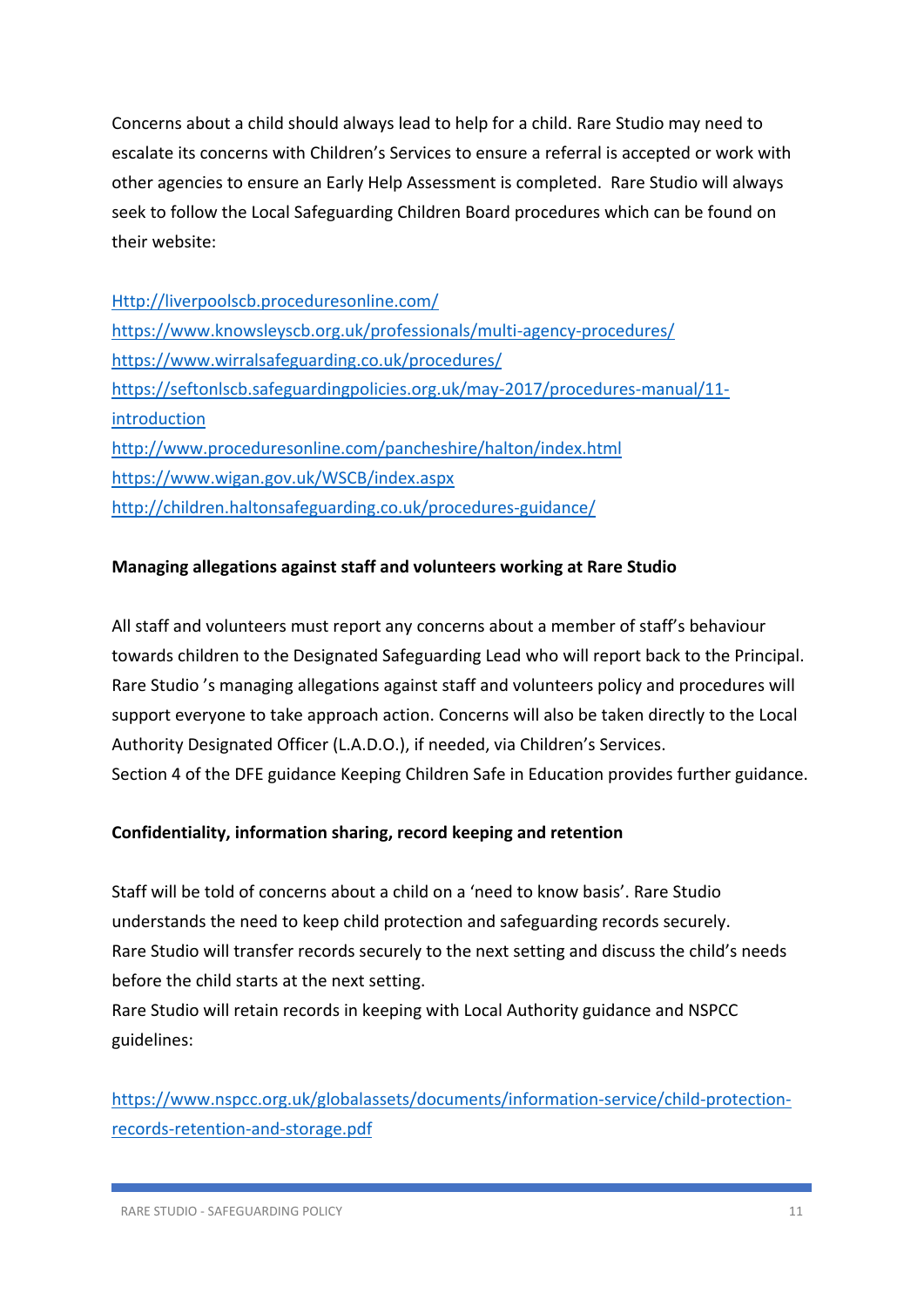This in turn references the Information and Records Management Society (IRMS) 2018 Information management toolkit for Rare Studio.

Staff cannot promise children confidentiality but must always act in the best interests of the child and share disclosures made by the child or others with the Designated Safeguarding Lead.

Rare Studio will aim to seek consent of parents before sharing information with other agencies, however legislation states that Rare Studio and other agencies can share information without the consent of a parent/carer in particular circumstances.

| <b>Policy</b>      | HR4.2.1   | <b>Revision Number</b> | V <sub>2</sub>  |
|--------------------|-----------|------------------------|-----------------|
| Reference          |           |                        |                 |
| <b>Issued</b>      | Sept 2021 | <b>Authorised by:</b>  | Miss L Inglesby |
| <b>Next Review</b> | Sept 2022 | <b>Signature</b>       |                 |
| <b>Date</b>        |           |                        |                 |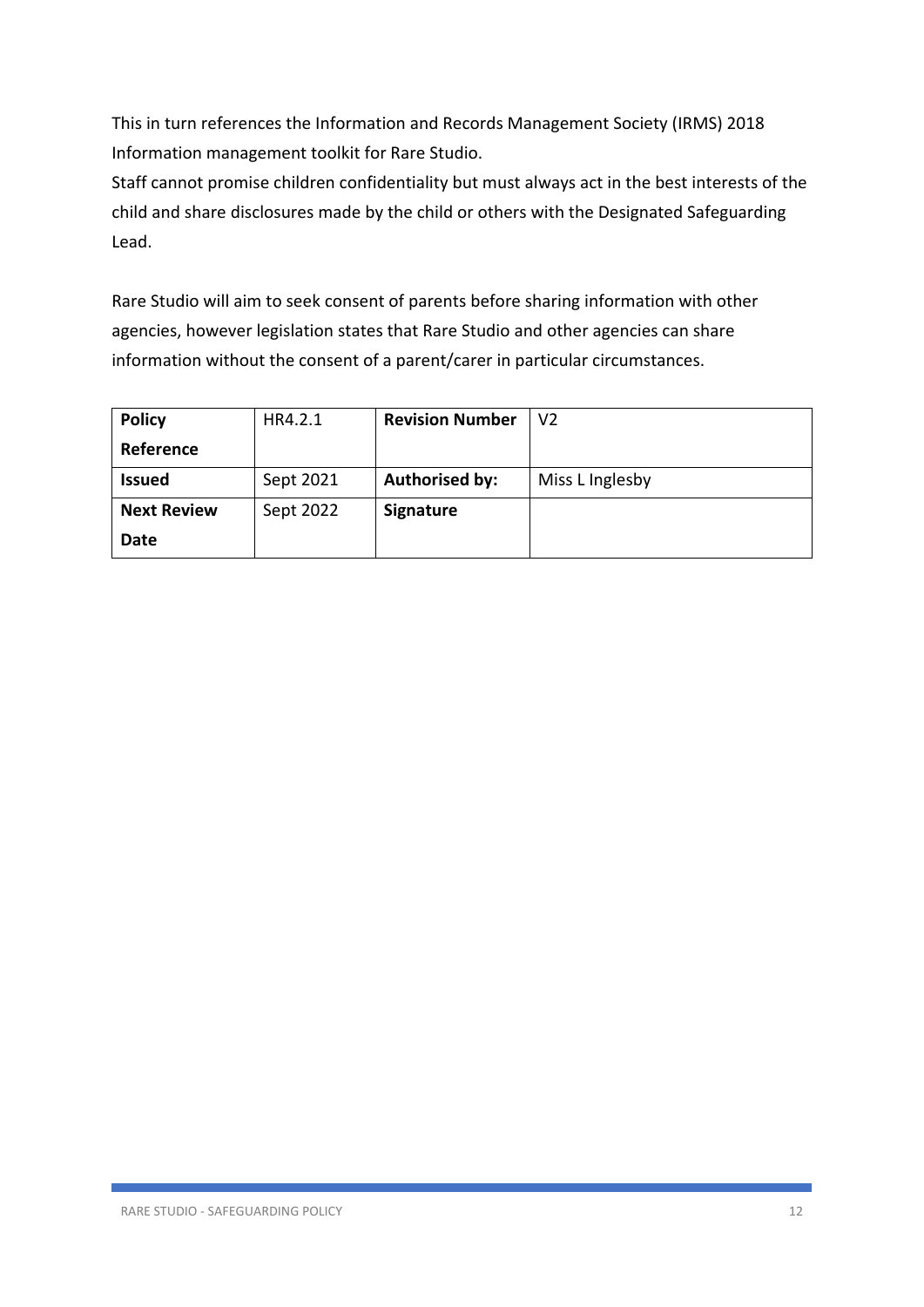# **APPENDIX 1**

# **FLOW CHART FOR RAISING SAFEGUARDING CONCERNS ABOUT A CHILD**

*In exceptional circumstances, concerns may be referred directly to children's social care*  Designated Safeguarding Lead records concern and keeps in confidential safeguarding file.

- $\Downarrow$  Record
- Refer
- $\Downarrow$  Monitor

Designated Safeguarding Lead discusses decision with a Principal and agree to refer to social care

Once discussed with parents Designated Safeguarding Lead decides to record concern, monitor or refer to social care

Staff asked to monitor child and feedback to the Designated Safeguarding Lead within an agreed timescale

The local authority Designated Officer (LADO) deals with concerns about adults working at Rare Studio

Contact details: 0151 233 3700

Flowchart:

- $\Downarrow$  Concern put in writing on a Safeguarding concern form
- $\Downarrow$  Decision made to refer the concern to social care or, decision made to discuss the concern informally with the parents/carers, or Decision made to monitor the concern.
- $\Downarrow$  Designated Safeguarding Lead reviews concern form and makes a decision about next steps
- $\downarrow$  Contact Details Social Care Referrals:
	- o Liverpool Careline 0151 233 3700
	- o Knowsley Mash on 0151 443 2600
	- o Wirral Integrated Front Door 0151 606 2008
	- o Sefton 0345 140 0845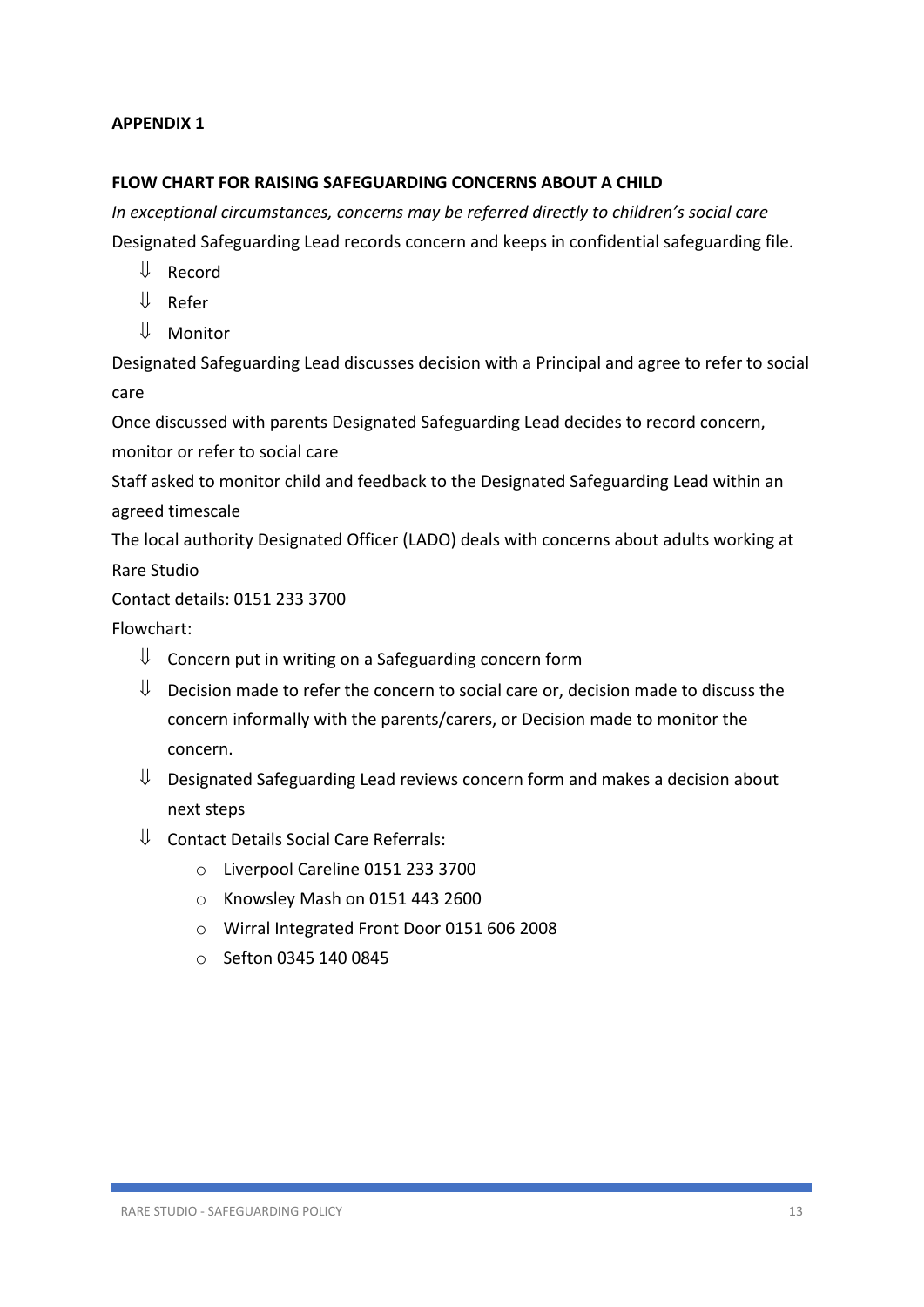# **RECORDING AND STORAGE OF SAFEGUARDING ISSUES AND CONCERNS**

All safeguarding issues and concerns should be reported In the first Instance to the DSL and If not available to the deputy safeguarding lead.

## **What to do during a disclosure**

During a disclosure:

- Stay calm, providing a safe place for the child to disclose
- Listen to the child without interrupting them
- Avoid becoming upset
- Give the child adequate physical space

Things to say to a child during a disclosure:

- "What's happened is not your fault"
- "I'm glad you told me"
- "I am sorry this happened to you"
- "I will support you"

#### Never:

- Promise to keep a secret
- Express shock or embarrassment
- Question the truth of what is being said
- Ask leading or probing questions
- Take photographs of a mark or injury
- Ask the child to write a statement (however the child may ask to write something down if they are embarrassed)
- Ask a child to sign a statement you have written
- Express anger towards abuser

#### Following the Disclosure

- Leave the child with another adult whilst you report your concerns immediately to the Designated Safeguarding Lead
- Record your concerns on Rare Studio child protection/safeguarding concern form
- Use the child's own language and exact words and write down what the child tells you e.g. 'The child told me…'
- Differentiate between fact, opinion, interpretation, observation and allegation.
- Be accurate e.g. 'She showed me a burn mark on her right forearm. She told me her mother did this with a cigarette'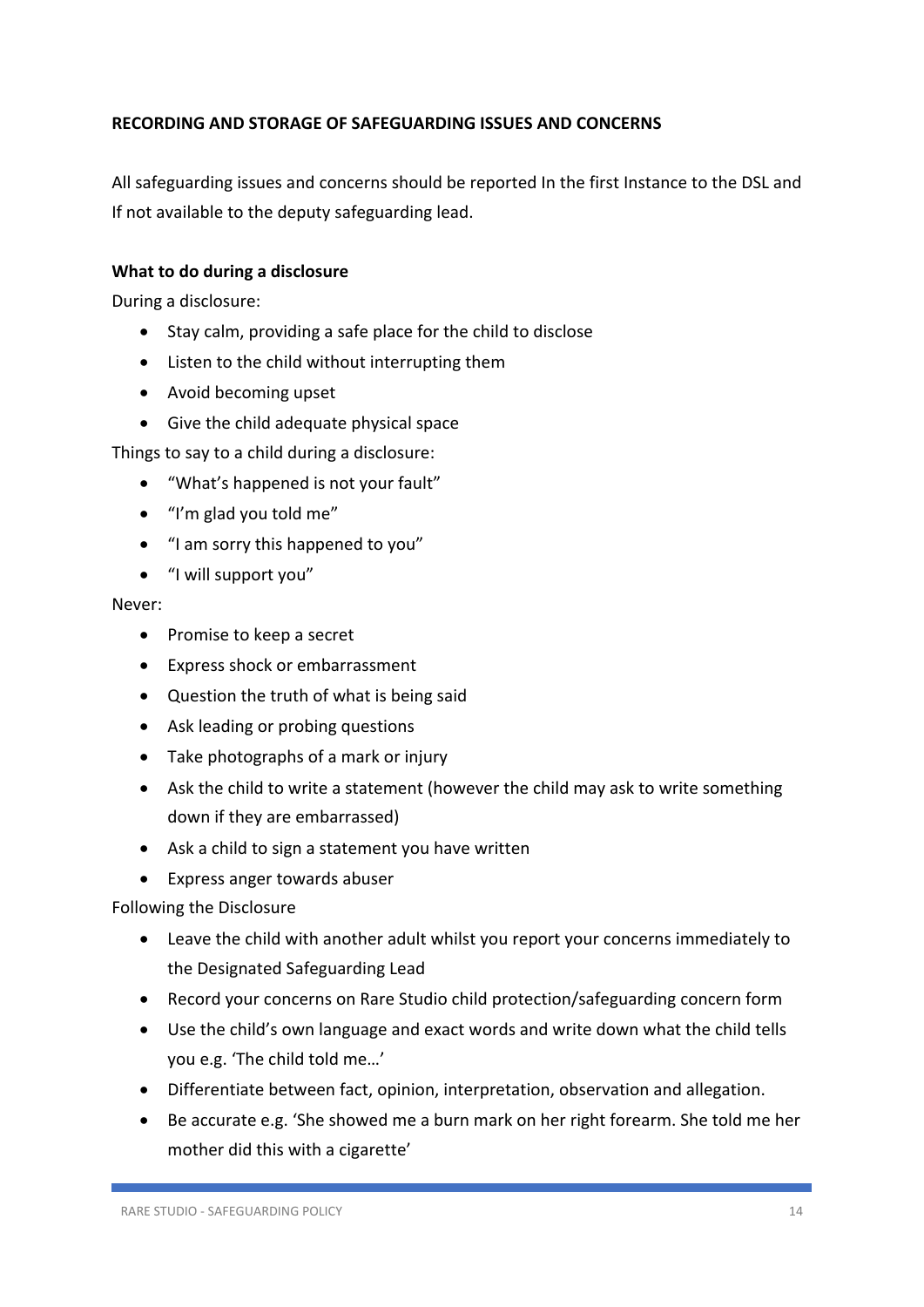- Opinions should be clearly stated e.g. 'I thought this might be because…In my opinion…'
- Note down any witnesses or anyone who might corroborate your record
- Record the date and time of the incident and add your signature to the record.
- Place the child protection/child welfare form in the hand of the Designated Safeguarding Lead, Principal or other senior member of staff
- Consider how best to manage your own feelings
- Following reporting your concerns remember that the disclosure not be discussed with other staff without the agreement of the Designated Safeguarding Lead

Detailed guidance will be provided during regular training and development activities.

The Child Protection/Child Welfare concern form should be completed and submitted to the Designated Safeguarding lead or the Deputy Designated Safeguarding Lead by the member of staff reporting. These documents are stored securely within the Individual student files and are also stored on the BGIS CPOMs system.